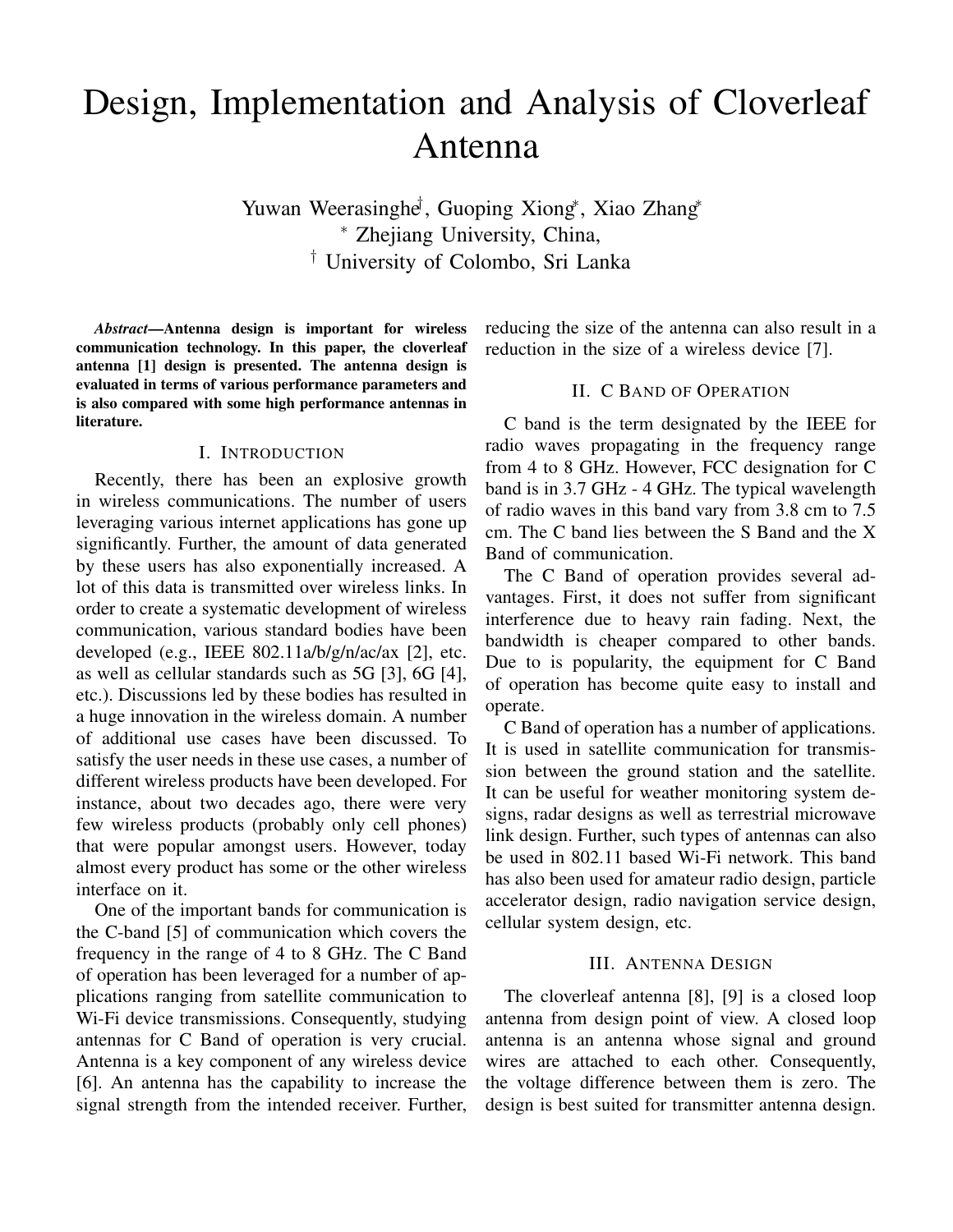

**Fig. 1:** Antenna Design.



**Fig. 2:** Antenna Return Loss



**Fig. 3:** Antenna S11



**Fig. 4:** Impedance of the proposed antenna.

However, cloverleaf antennas do not make good receiver antennas.

The design is a wideband antenna with circular polarization. Typically, the antenna generates three lobes which are 120 degrees apart in the horizontal plane and are at a 45 degree angle in the vertical plane. Consequently, the antenna has its peak radiation in the broadside and nulls in the axial direction. Such antennas are excellent for FPV video stream transmission as they can reduce impact of multipath interference. From practical usage perspective, the cloverleaf antennas are not very aerodynamic and can be quite fragile.

### IV. EXPERIMENTAL EVALUATION

Next, the cloverleaf antenna is thoroughly studied. The key parameters of the antenna that are studied are the impedance plots, the radiation pattern and the directivity plots.

# *A. Impedance*

The ratio of voltage to current at the input port is defined as impedance. The impedance for the proposed antenna is as shown in fig. 4. The impedance has a real component which is resistance and an imaginary component which is the reactance. Both components for the antenna are frequency dependent. The plot shows the real and imaginary components of the proposed antenna design for the frequency range of 1 - 20 GHz.

## *B. Radiation Pattern*

The radiation pattern for the proposed antenna augmented on the proposed antenna design is as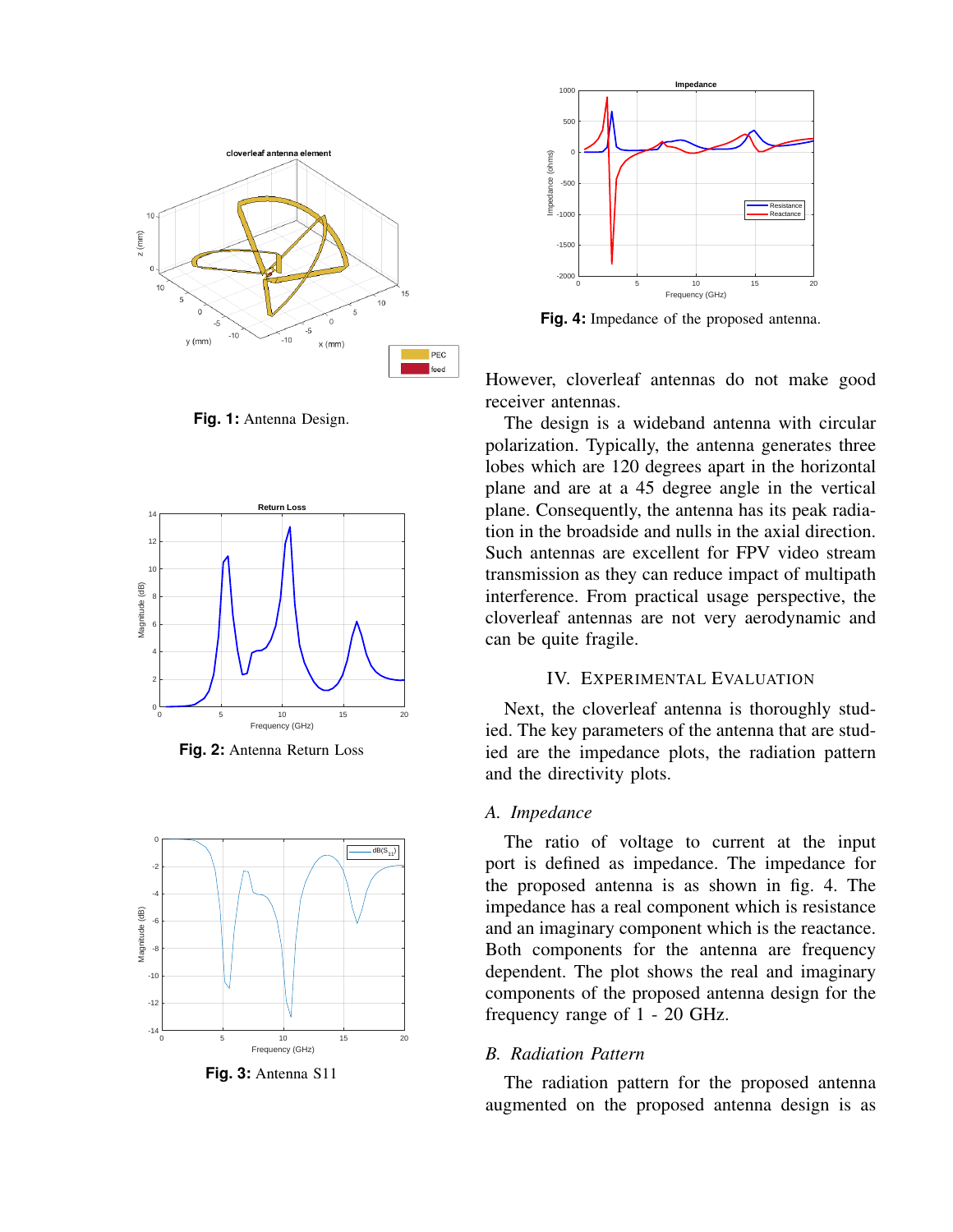

**Fig. 5:** 3 Dimensional radiation pattern of the proposed antenna augmented on the antenna design



**Fig. 6:** Directivity of the proposed antenna.

shown in Fig. 5. As depicted in the figure, the maximum and the minimum values for the directivity are 2.4dBi and -13.3dBi respectively. The directivity of the antenna is as shown in fig. 6.

The radiation pattern results are as summarized in Table I.

#### *C. Size Comparison*

Next we compare the antenna with some of the high performance designs in literature. Specifically, four antenna designs are considered. The first three types are novel dual patch designs and the fourth one is a fractal antenna [7], [10]–[12]. All the antennas have resonant frequencies in the band in which the proposed antenna resonates.

Based on the table it can be seen that the proposed antenna works better than [7], [11], [12]. However,

| Parameter | Value      |
|-----------|------------|
| Frequency | 5.8 GHz    |
| Max Value | $2.14$ dBi |
| Min Value | -13.3 dBi  |

**TABLE I:** Summary of radiation pattern results

| Antenna         | Length           | Width            | Area |
|-----------------|------------------|------------------|------|
| [10]            | 19 <sub>mm</sub> | 17 <sub>mm</sub> | 323  |
| [7]             | 40 <sub>mm</sub> | 30 <sub>mm</sub> | 1200 |
| [11]            | 40 <sub>mm</sub> | 30 <sub>mm</sub> | 1200 |
| Proposed design | 20               | 20               | 400  |
| [12]            | 51               | 75               | 3825 |

**TABLE II:** Comparison of various high performance antenna designs [7], [10]–[12]

[10] has a more compact design as it leverages a novel E shaped fractal design and is consequently extremely compact and provides high performance. In the future, we will improve our design to make our design more compact compared to the design in [10].

### V. CONCLUSION

This paper presents the design and analysis of a cloverleaf. The antenna design is presented and it is analyzed in terms of numerous parameters such as resonant frequency and the radiation pattern. Further, comparison of the antenna with some high performance antenna designs in literature is also provided.

#### **REFERENCES**

- [1] PHILLIP H Smith. " cloverleaf" antenna for fm broadcasting. *Proceedings of the IRE*, 35(12):1556–1563, 1947.
- [2] Bob O'hara and Al Petrick. *IEEE 802.11 handbook: a designer's companion*. IEEE Standards Association, 2005.
- [3] Fei Hu. *Opportunities in 5G networks: A research and development perspective*. CRC press, 2016.
- [4] Yulei Wu, Sukhdeep Singh, Tarik Taleb, Abhishek Roy, Harpreet S Dhillon, Madhan Raj Kanagarathinam, and Aloknath De. *6G mobile wireless networks*. Springer, 2021.
- [5] Berndie Strassner and Kai Chang. Highly efficient c-band circularly polarized rectifying antenna array for wireless microwave power transmission. *IEEE Transactions on Antennas and Propagation*, 51(6):1347–1356, 2003.
- [6] James S McLean. The radiative properties of electrically-small antennas. In *Proceedings of IEEE Symposium on Electromagnetic Compatibility*, pages 320–324. IEEE, 1994.
- [7] P. B. Nayak, S. Verma, and P. Kumar. A novel compact tri-band antenna design for WiMax, WLAN and bluetooth applications. In *Proc of NCC*. IEEE, 2014.
- [8] Joseph J Carr. Directional or omnidirectional antenna. *Joe Carr's Receiving Antenna Handbook, Hightext*, 1993.
- [9] CHIEN H Tang. Airborne radar in-flight antenna pattern testing. In *Proceedings of Conference on Precision Electromagnetic Measurements Digest*, pages 476–477. IEEE, 1994.
- [10] P. B. Nayak, S. Verma, and P. Kumar. Multiband fractal antenna design for Cognitive radio applications. In *Proc. of ICSC*. IEEE, 2013.
- [11] P. B. Nayak, R. Endluri, S. Verma, and P. Kumar. Compact dual-band antenna for WLAN applications. In *Proc. of PIMRC*. IEEE, 2013.